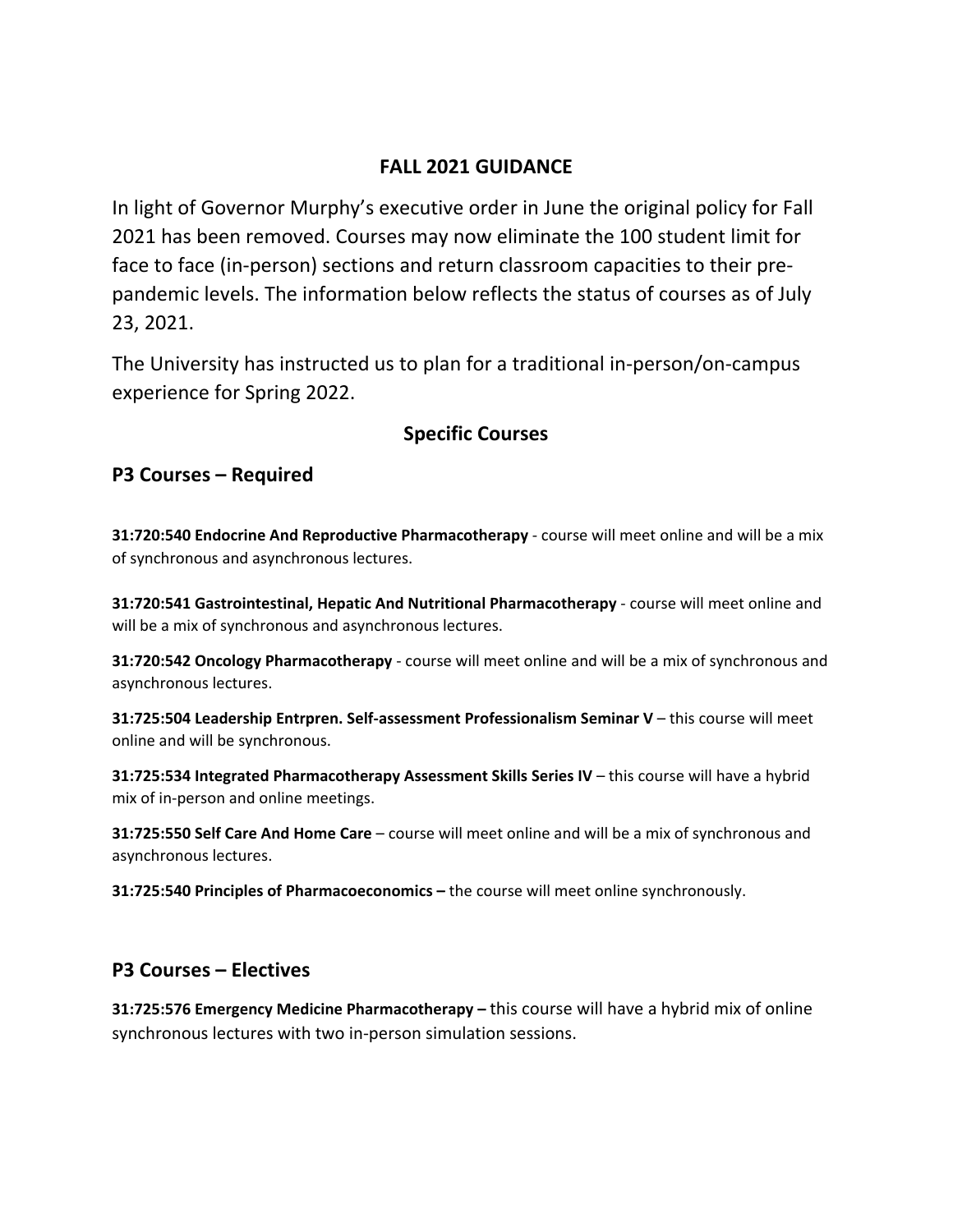**\*31:725:578 Strategies In HIV Therapeutics** ‐ The course will be offered in‐person, students may attend online synchronously with pre‐approval from course coordinators. Additionally, certain lectures may be completely virtual at the discretion of course coordinators.

**31:725:579 Advanced Pharmacotherapy Applications ‐** this course will meet online and will be synchronous. Students wishing to take this course, must take iPASS IV section 1, 2, 3, or 4 and will not be allowed to register for afternoon sections of iPASS.

**31:725:526 Patient Advocacy And Healthcare Policy –** this course will meet in‐person.

**\*31:725:563 Gerontology Pharmacy Practice –** The course will be offered in‐person, students may attend online synchronously with pre‐approval from course coordinators. Additionally, certain lectures may be completely virtual at the discretion of course coordinators.

**30:158:409 Pharmacogenomics And Precision Medicine Pharmacy** – the course will meet in person with appropriate social distancing and mask required.

**30:725:350 Motivating Change As A Health Ambassador For Diabetes Mellitus ‐** the course will meet online and will be a mix of synchronous and asynchronous lectures. In addition, in person hands on activities will take place on specified dates following appropriate precautions.

**30:725:427 Community Pharmacy Practice Management** ‐ the course will meet in person with appropriate social distancing and mask required.

**30:715:451 Research Techniques In Medicinal Chemistry –** the course will meet in person with appropriate social distancing and mask required.

**30:725:341 Economic Modeling Of Pharmaceuticals And Other Health Interventions** – the course will meet online synchronously

**31:725:583 Pharmaceutical Marketing** ‐ the course will meet in person with appropriate social distancing and mask required.

\* Plan modified in light of change in status.